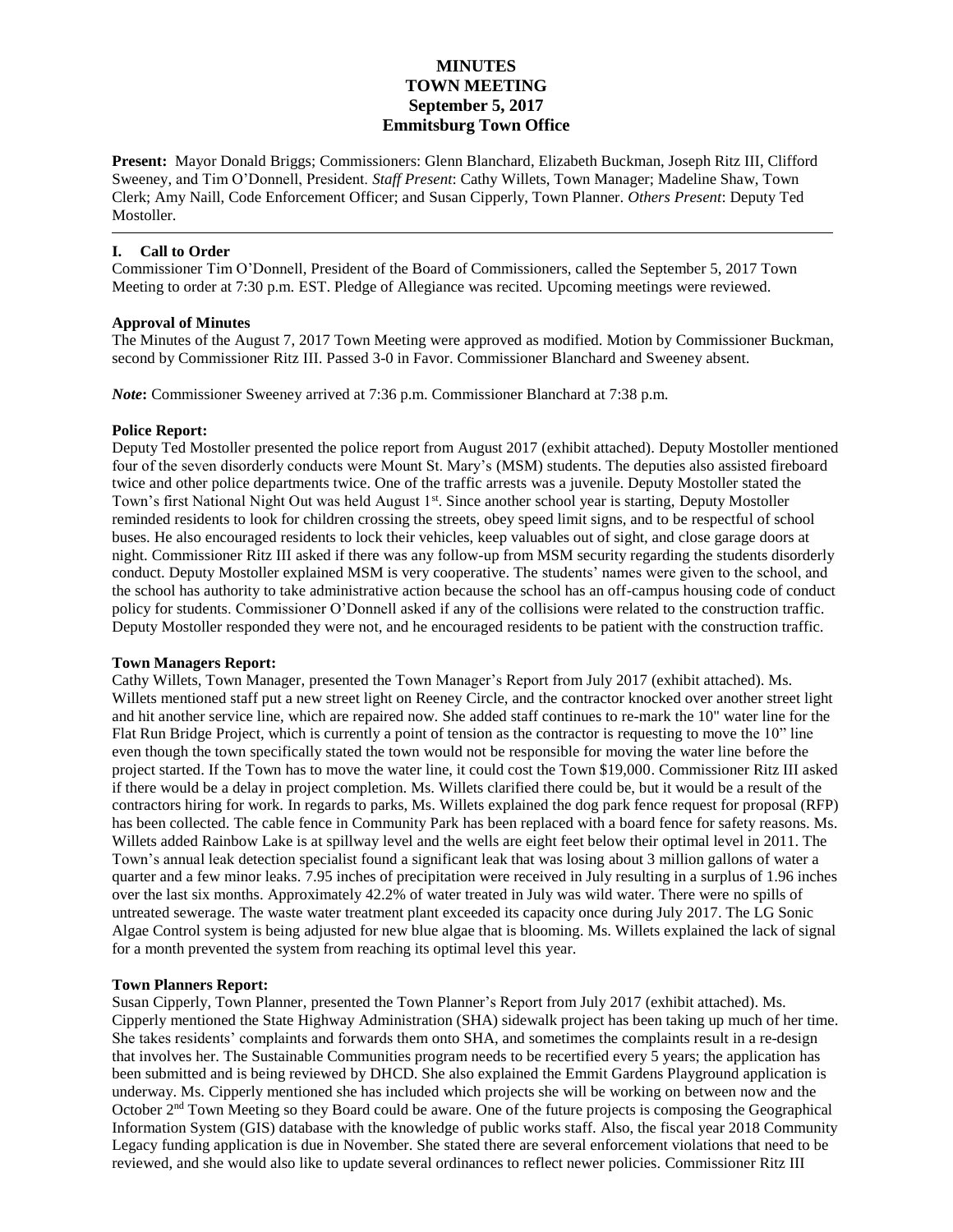asked for information on the Emmit Gardens playground. Ms. Willets explained Ms. Cipperly has been "jumping through hoops" and trying to determine how to complete the application for FEMA; the goal is to have the playground built early spring and the FEMA application completed by the end of September 2017. Commissioner Ritz III inquired about having the pine trees near the proposed playground site in Emmit Gardens removed. Town staff will look into specifics on tree removal once the FEMA application is submitted.

## **Commissioner Comments:**

- Commissioner Buckman: She explained she has witnessed a number of accidents at the intersection of Lincoln Avenue/South Seton, and she asked if a right-turn only lane could be installed on Lincoln Avenue for entering onto South Seton. The Board discussed the possibility and mentioned the matter had been discussed in years prior. The Board requested the Citizens Advisory Committee (CAC) research the matter and bring a recommendation to the Board. Commissioner Buckman added the CAC has recommendations to move public comment first in the Town agenda to encourage more public comment. The CAC also recommends making the wording politer in code enforcement letters and putting charitable organizations contact information on the letter for anyone who needs assistance. There was discussion over the legal basis of the letters and putting non-town organizations on a town letter. Town staff suggested providing a copy of the code enforcement letters to the CAC for outreach, but suggested residents may not want others knowing their personal information. Ms. Cipperly added its very rare residents call stating they can't afford to comply. Commissioner Buckman will discuss with the CAC.
- Commissioner Ritz III: Reminded residents to vote in the election on Tuesday September 26<sup>th</sup> 2017.
- Commissioner Sweeney: None.
- Commissioner Blanchard: He encouraged residents to spread the word about the September Food Bank food-drop.
- Commissioner O'Donnell: He reminded residents that hunting season is starting, so the multi-user trails will be open on Sundays only. Also, a promotional video set is being completed on the trails and town. He thanked Commissioner Ritz III for his service on the Board of Commissioners and wished him luck in the upcoming election. He concluded by encouraging residents to vote on September  $26<sup>th</sup>$ .

## **Mayor's Comments:**

Mayor Briggs attended numerous meetings in August 2017. He started by wishing Madeline Shaw and Tyler Shaw a happy wedding anniversary. He thanked Pastor John Talcott for hosting the Narcotics Anonymous meeting every Monday at Christ Community Church. Mayor Briggs explained he met with Joe Lebherz over a few concerns the Town has been having regarding students living off campus. He also met with Roger Wilson regarding adding an afternoon TransIt bus ride to the northern part of Frederick County. Mayor Briggs also met with Frank Davis in regards to the fire hall and impact the SHA projects might have on it, and Bob Brennan, Vice President of Mount St. Mary's, on having safety regulations for off campus housing (e.g. mold testing, radon testing, etc.). He has been working with Commissioner Buckman on getting a Boys and Girls Club in the northern part of Frederick County, but \$95,000 funding is needed. He congratulated Thurmont Little League, which features five Emmitsburg players, on making it so far in playoffs. He also informed the Town that the National Fallen Fire Fighters event will occur October  $7<sup>th</sup> - 9<sup>th</sup>$ .

## **Public Comments:**

*Jennifer Joy, 4035 Carrick Court-* Ms. Joy introduced herself as a commissioner candidate for the September 2017 elections. She explained she has lived in Emmitsburg, Maryland for 14 years, and she has a background in public affairs. She reviewed her work experience and her volunteer work in the Town. If elected, she would like to continue building the Town, getting residents involved, opening lines of communication, and providing local community activities among other items.

## **Administrative Business:**

 $\triangleright$  Vigilant Hose Company Request for May 2018 Road Closure: Frank Davis, President of the Vigilant Hose Company presented the request for a May 2018 road closure. Mr. Davis explained the Vigilant Hose Fire Company has decided to hold the annual spring fling on May 19, 2018 within the town limits (instead of at MSM) in hopes of attracting more people. He explained the event can draw as many as 2,000 people, so for safety reasons Vigilant Hose would like to close Creamery Road from the entrance of Quality Tire to Creamery Way between 10:00 a.m. and 6:00 p.m. Ms. Willets added town staff does not see a problem with the request, and town staff did check with SHA, who recommended completing a special event permit and putting a sign board on Route 15 so the public knows to use an alternate route. Safety wise, Town staff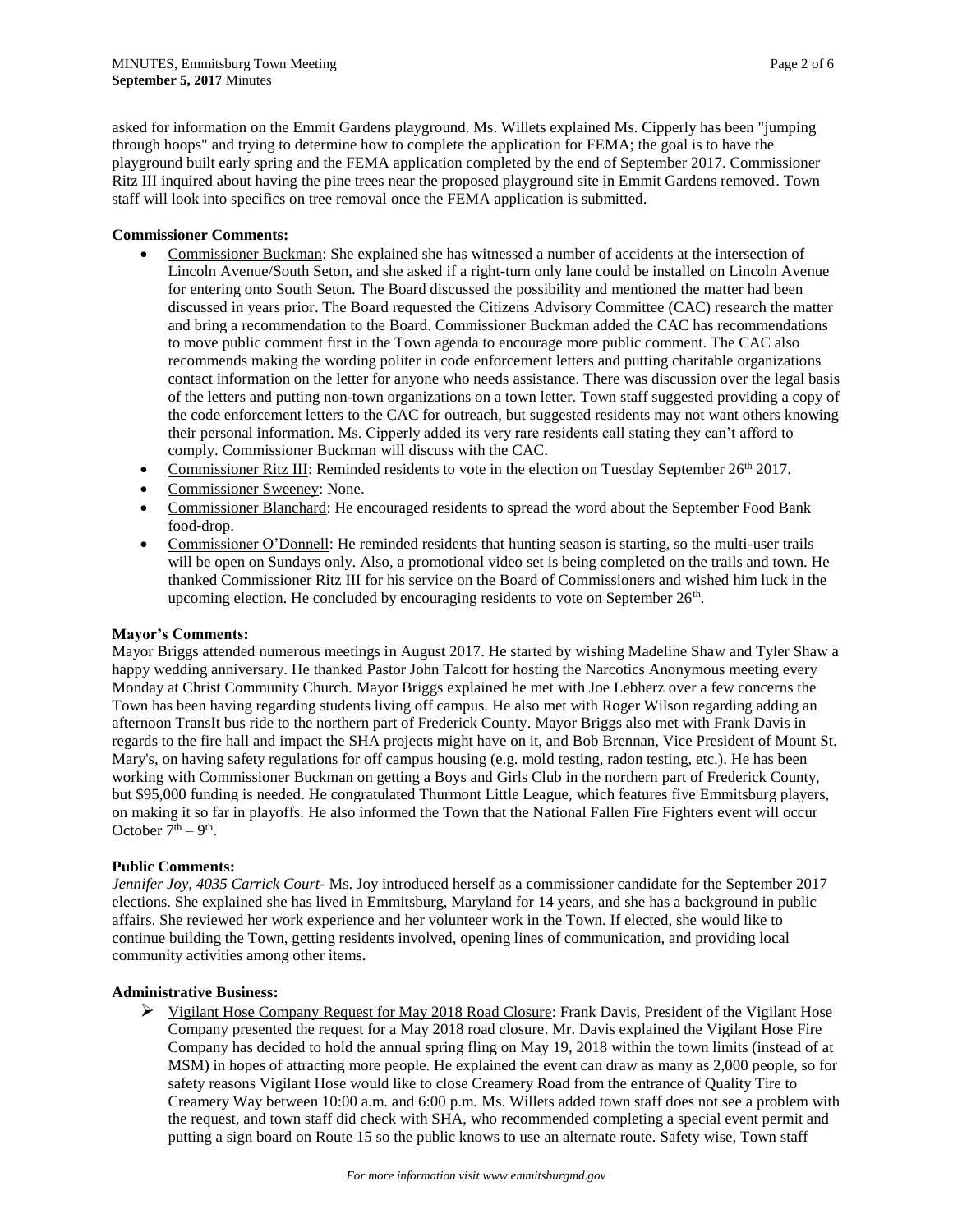recommends putting the sign board on Route 15 because it would keep people from taking the highway exit then having to turn around. Commissioner Ritz III asked about the Mother Seton Carnival, which would set-up the day after the spring fling. No Board members stated any other concerns.

*Motion:* To allow for the closing of Creamery Road as described by the Vigilant Hose Company on May 19, 2018. Motion by Commissioner Sweeney, second by Commissioner Ritz III. Vote: 5-0 in Favor.

*Note***:** Agenda rearranged in courtesy of Amanda Haddaway, Human Resource (HR) Contractor for the Town.

#### **Agenda Items**

Agenda #3- Updates to the Employee Handbook for Consideration: Amanda Haddway, HR Answer Box, explained the town's employee handbook was revised to be in compliance with Human Resource Law and to improve best practice policies. Ms. Willets added there was a few items added, legal changes, and format changes. Commissioner O'Donnell asked Ms. Willets if town staff was comfortable with the changes. Ms. Willets confirmed she was. Ms. Haddaway reviewed the change document that specifies the revisions in the September 5, 2017 agenda packet. Ms. Haddaway explained the footer of the document was changed to specify the employment was at-will and the document is not a contract for employment. She also changed any references to human resource to the Town Manager because initial concerns would be directed to the Town Manager as there is no full-time HR staff member. Ms. Haddaway reviewed the other changes stating the legal protection and law compliance the changes supported. She concluded by mentioning the handbook was in pretty good shape and the changes were pretty minor compared to other handbooks she has reviewed. The Board had no further discussion.

*Motion:* To accept the modifications to the Emmitsburg Town Employee Handbook as presented. Motion by Commissioner Buckman, second by Commissioner Blanchard. Vote: 5-0 in Favor.

## **Administrative Business Continued:**

 Proclamation: September National Substance Abuse Prevention Month: Mayor Briggs requested Commissioner O'Donnell read the proclamation making September 2017 National Substance Abuse Prevention Month. Commissioner O'Donnell read the proclamation.

*Motion:* To endorse this proclamation.

Motion by Commissioner Blanchard, second by Commissioner Sweeney. Vote: 5-0 in Favor.

 $\triangleright$  Approval of 2017 Chevrolet Silverado: Ms. Willets informed the Board that the truck needing replacement is a 2003 GMC Sonoma with 110,000 miles. She explained town staff contacted four dealerships to get pricing, but only two uniform bids were received back as the other two organizations would not provide detailed bids. She specified the new truck would be a 2017 Chevrolet Silverado 2500HD 4WD Regular Cab 133.6" work truck with a plow package. The two pricings were \$48,633.00 from Criswell Chevrolet of Thurmont, and \$46,996.82 from Wantz Chevrolet. She explained staff recommends purchasing the truck from Wantz Chevrolet Inc. because the price is the best and the Town receives favorable customer service from the company. Commissioner Ritz III asked about the budget. Ms. Willets responded the vehicle would be a cash item that is depreciated over 10 years, and there was no specific line item in the budget for it because the enterprise fund is used to purchase the truck. There was no more Board discussion.

*Motion:* To replace the 2003 GMC Sonoma with the 2017 Chevrolet Silverado from Wantz Chevrolet. Motion by Commissioner Buckman, second by Commissioner Blanchard. Vote: 5-0 in Favor.

#### **Consent Agenda:**

Ms. Willets stated Dwight Baumgardner, with the Parks and Recreation Committee, and Brandy Malocha, with the Citizen's Advisory Committee, are resigning from their respective positions. In regards to re-appointments, Commissioner Ritz III informed the Board that the six individuals on the Parks and Recreation Committee were appointed two years ago and therefore need to be reappointed as their term has expired. The six individuals are David Maze, Shannon Cool, Cynthia Canadas, Matt Myers, Jen Myers, and TJ Burns. The term is two years, 09/21/2017 to 09/21/2019. The Board accepted the resignation of the two individuals.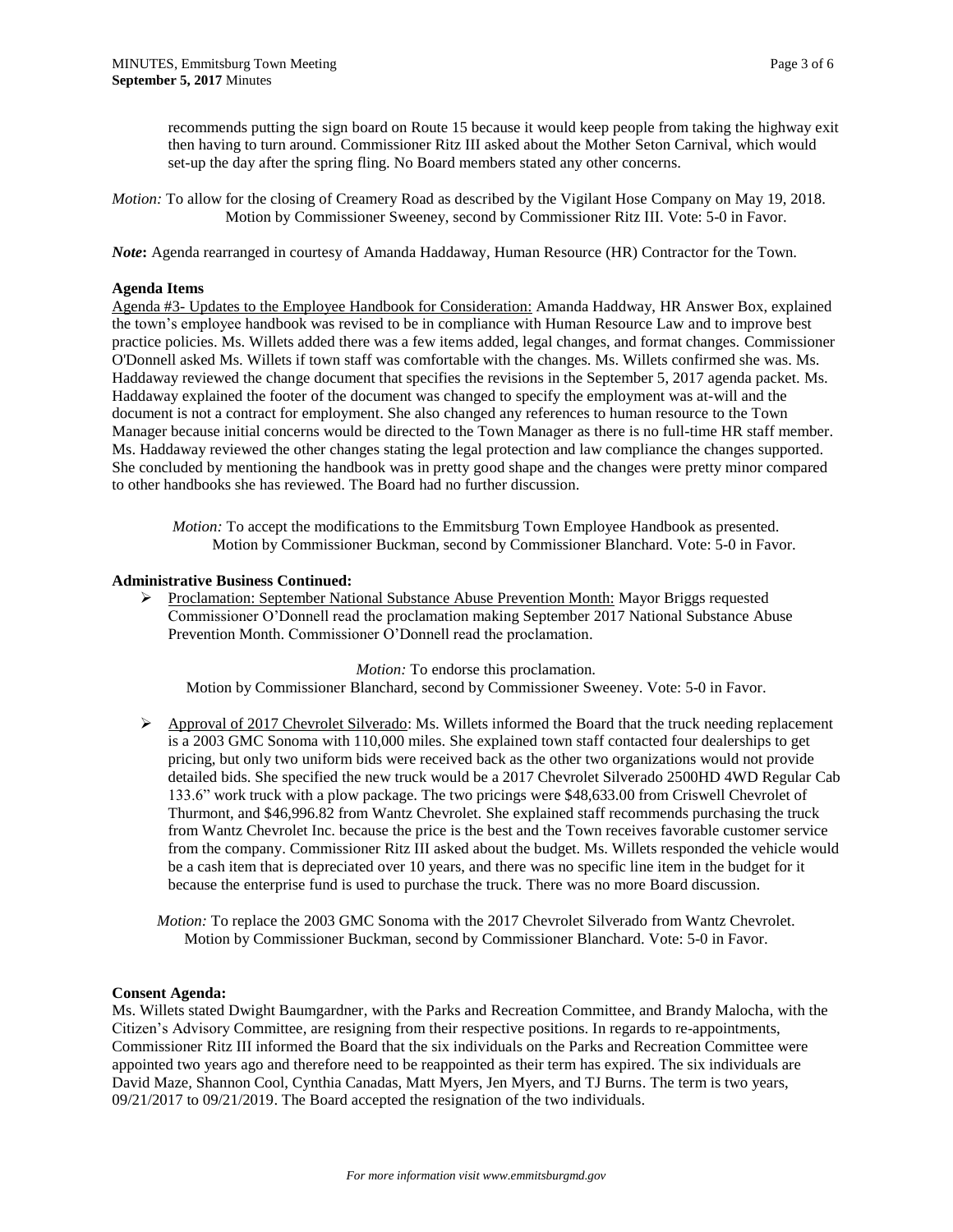*Motion:* To re-appointment the six individuals to serve on the Parks and Recreation Committee. Motion by Commissioner Blanchard, second by Commissioner Sweeney. Vote: 5-0 in Favor.

#### **Treasurer's Report:**

Commissioner Blanchard presented the Treasure's Report for August 2017 (exhibit attached). Commissioner Blanchard mentioned the operating balance going forward is \$5,372,993.

#### **Planning Commission Report:**

None as there was no meeting.

## **II. Agenda Items Continued**

Agenda #1- Ordinances to Amend Title 13 Public Services for Consideration: Ms. Willets summarized the proposed ordinances that she reviewed in detail in the August 7, 2017 Town Meeting. The Board determined to vote on the ordinances after Ms. Willets summary. Ms. Willets reminded the Board the changes are intended to provide consistency, protect residents/town staff, and create clear guidelines. She also mentioned the ordinances were all reviewed by the Town Attorney, John Clapp. Policy 2017-03 creates consistency across the Town on what portion of the service lines are the responsibility of the property owner and the Town. Commissioner O'Donnell asked for clarification on P17-03 in regards to clogs. Ms. Willets clarified clogs on the town's responsibility side will be fixed by the Town unless the clog is determined to be a result of the property owner's neglect or misuse such as flushing diapers down the toilet, dumping grease down the sink, etc. Commissioner Ritz III asked if historically the problems with water meters is freezing, which Ms. Willets confirmed.

> *Motion:* To accept Ordinance 17-05 as modified. Motion by Commissioner Buckman, second by Commissioner Sweeney. Vote: 5-0 in Favor.

> *Motion:* To accept Ordinance 17-06 as modified. Motion by Commissioner Sweeney, second by Commissioner Blanchard. Vote: 5-0 in Favor.

> *Motion:* To accept Ordinance 17-07 as modified. Motion by Commissioner Sweeney, second by Commissioner Buckman. Vote: 5-0 in Favor.

> *Motion:* To accept Policy P17-03 as presented. Motion by Commissioner Buckman, second by Commissioner Sweeney. Vote: 5-0 in Favor.

Commissioner Ritz III asked for clarification on the next steps with the approved policy and ordinances. Ms. Willets explained the changes will be highlighted in the next water bill that is mailed at the end of September 2017.

Agenda #2- Consideration and Public Hearing Regarding Text Amendments Related to Place of Worship as a Use in Various Sections of the Zoning Ordinance: Susan Cipperly, Town Planner, reviewed the proposed amendments and history of how the amendments came into question. She reviewed the federal laws, focusing on the Religious Land Use and Institutionalized Persons Act of 2000, which protects religious institutions from discrimination in the zoning codes where theaters/meeting halls for large secular assembles of people are allowed. Ms. Cipperly reviewed two zoning maps showing where places of worship are currently allowed and the current B2 commercial zone. She then reviewed the summary of changes that are being considered in the proposed ordinances, which are specified on page 30 of the September 5, 2017 Town Meeting Agenda. Some of the changes include changing the definition of place of worship, replacing "church" with "place of worship," modifying uses permitted in the residential zones and village zone.

*Note***:** 5-minute recess was called by Commissioner O'Donnell at 9:33 p.m.

Commissioner O'Donnell mentioned procedurally the meeting needs to be temporarily closed to be moved to the public hearing phase. He explained he did not want to get to far into the content, which is why he called a brief recess.

> *Motion:* To temporarily close the Town Meeting. Motion by Commissioner Sweeney, second by Commissioner Blanchard. Vote: 5-0 in Favor.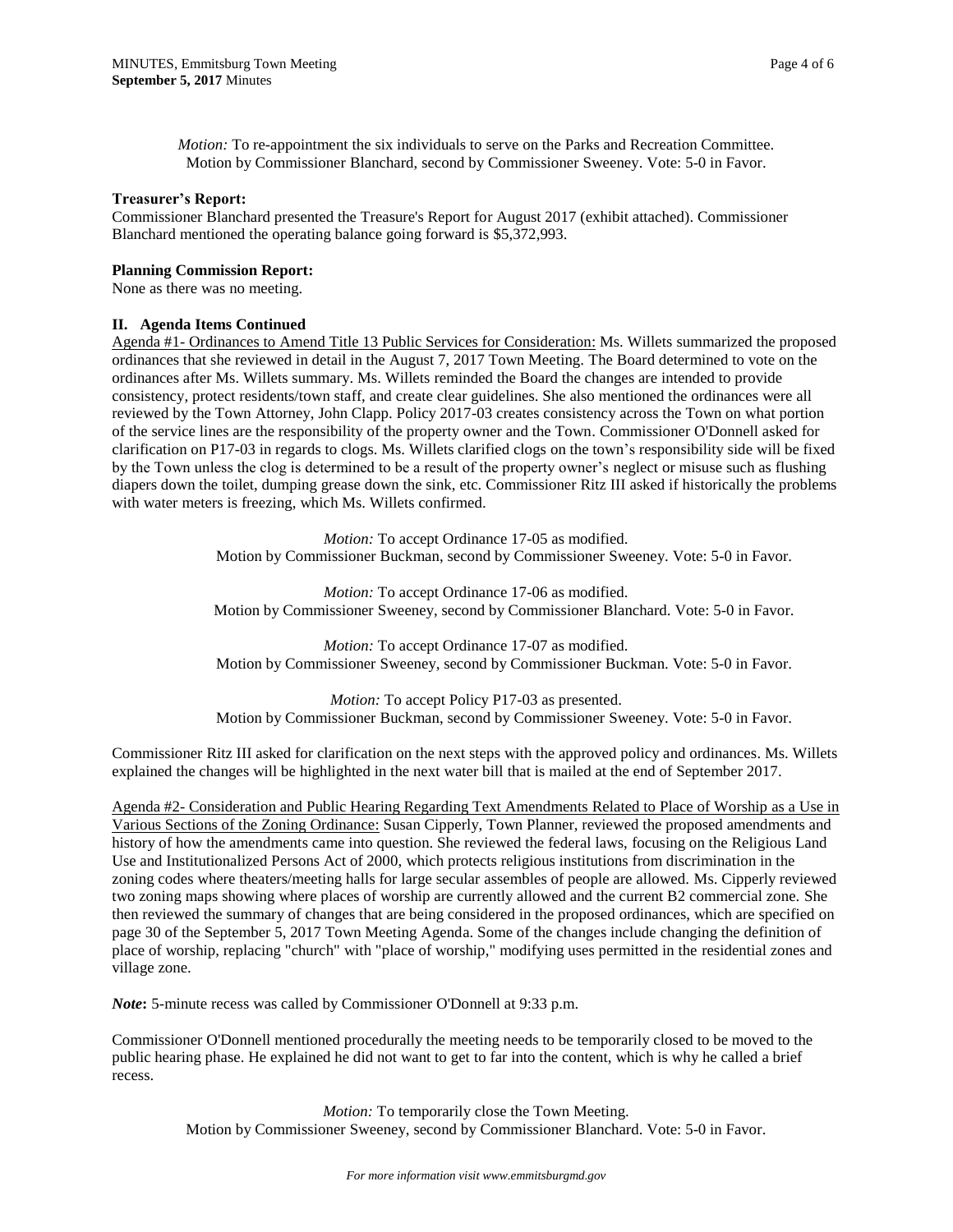## **Public Hearing:**

Ms. Cipperly continued explaining the modification of the ordinances and reviewing a summary of each proposed ordinance and the changes featured within. Commissioner O'Donnell invited public input. Pastor John Talcott, Christ Community Church, mentioned he initiated the modification because he believes churches should not be discriminated against in the zoning code. Commissioner Buckman asked why the language was changed from church to place of worship. Town staff clarified there cannot be any religious discrimination in the Town Municipal Code per federal law. Commissioner Ritz III inquired why place of worship is not mentioned in the R-1, R-2, or R-3 districts anymore. Ms. Cipperly explained the Planning Commission recommended the language be omitted because allowing places of worship, theaters, and auditoriums in the residential areas could cause traffic problems among other problems where residents live. There was discussion over spot zoning and procedures in regards to spot zoning. There was discussion over growing the Town's city-center. Commissioner Buckman encouraged the Town to be growth minded. Ms. Cipperly reminded the Board that walk-ability is more prominent for a place of worship in Town rather than in a residential district. Commissioner Buckman inquired if the zoning changes align with the Town's future plans. Ms. Cipperly clarified it does and recommended the Board re-look at the Comprehensive Plan.

> *Motion:* To accept Ordinance 17-08 with modifications as presented. Motion by Commissioner Ritz III, second by Commissioner Buckman. Vote: 5-0 in Favor.

*Motion:* To accept Ordinance 17-09 as modified. Motion by Commissioner Buckman, second by Commissioner Blanchard. Vote: 5-0 in Favor.

*Motion:* To accept Ordinance 17-10 as modified. Motion by Commissioner Sweeney, second by Commissioner Buckman. Vote: 5-0 in Favor.

*Motion:* To accept Ordinance 17-11 as amended. Motion by Commissioner Blanchard, second by Commissioner Sweeney. Vote: 3-2 in Favor. Commissioner O'Donnell, Sweeney, and Blanchard in Favor. Commissioner Buckman and Ritz III against.

*Motion:* To accept Ordinance 17-12 as modified. Motion by Commissioner Sweeney, second by Commissioner Buckman. Vote: 5-0 in Favor.

*Motion:* To accept Ordinance 17-13 as modified. Motion by Commissioner Buckman, second by Commissioner Ritz III. Vote: 5-0 in Favor.

Agenda #4- Town Storm Water Management As Related to Update on MS-4 Permit: Cathy Willets, Town Manager, introduced the Town's storm water management as related to the update on the MS-4 permit. She explained Maryland Department of the Environment (MDE) is requiring compliance. Susan Cipperly, Town Planner, further explained the permit is called Municipal Separate Storm Sewer Systems (or MS-4), and it creates guidelines for municipalities that connect to the Chesapeake Bay. The permit is a point system, and points can be earned by completing actions such as teaching the public about storm water, planting trees, street sweeping, managing construction storm water run-off, etc. She explained the Town of Bowie has recently received a hefty fee for not being in compliance with the MS-4 permit. MDE has also mandated that all municipalities need to reduce the amount of impervious surfaces by using gravel surfaces or completing a stream restoration. Ms. Cipperly explained some of the actions align with the Green Team, and town staff will be required to receive training. Commissioner O'Donnell asked if there was a hard deadline. Ms. Willets explained there is not at the moment, but progress needs to be made by December 2017. The Town is not responsible for SHA streets. The Board requested an update in November 2017.